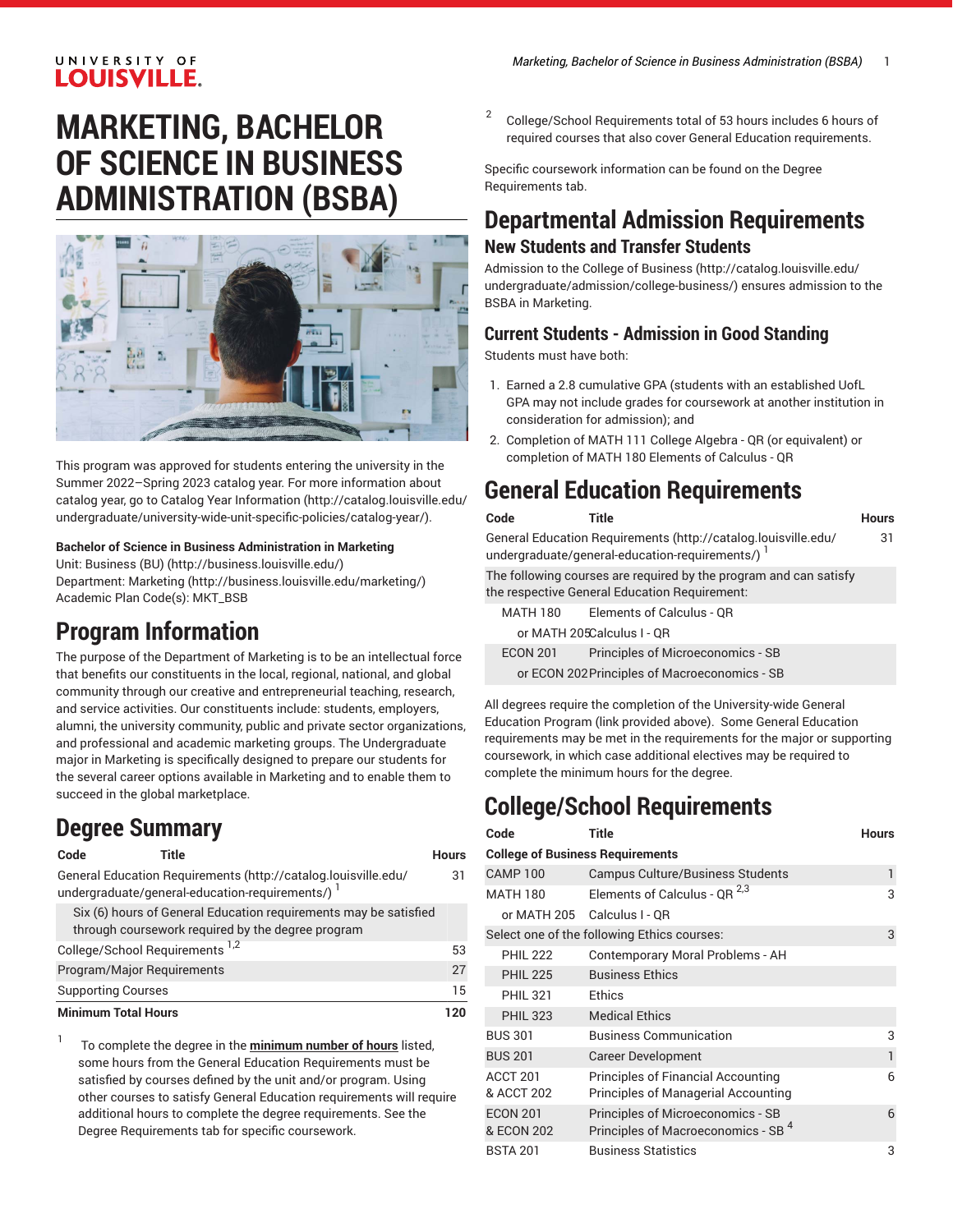### UNIVERSITY OF **LOUISVILLE.**

| <b>Minimum Total Hours</b> |                                        |   |
|----------------------------|----------------------------------------|---|
| <b>MGMT 401</b>            | <b>Operations Management</b>           | 3 |
| <b>CIS 305</b>             | Data Analysis for Decision-Making      | 3 |
| <b>CLAW 301</b>            | <b>Legal Environment of Business</b>   | 3 |
| <b>MGMT 301</b>            | Management and Organizational Behavior | 3 |
| <b>MKT 301</b>             | <b>Principles of Marketing</b>         | 3 |
| <b>FIN 301</b>             | <b>Corporate Finance</b>               | 3 |
| <b>Business Breadth</b>    |                                        |   |
| <b>General Electives</b>   |                                        | 6 |
| <b>CIS 205</b>             | Information Systems in Organizations   | 3 |

Total of 53 includes 3 credit hours of ECON and 3 credit hours of MATH that are also counted in the 31 Gen Ed hours above.

# **Program/Major Requirements**

| Code                                            | Title                                     | <b>Hours</b> |
|-------------------------------------------------|-------------------------------------------|--------------|
| <b>Marketing Depth</b>                          |                                           |              |
| <b>MKT 350</b>                                  | <b>Consumer Behavior</b>                  | 3            |
| <b>MKT 360</b>                                  | Professional Relationship Selling         | 3            |
| <b>MKT 441</b>                                  | Market Intelligence and Customer Insights | 3            |
| <b>MKT 460</b>                                  | Integrative Marketing Strategy - CUE      | 3            |
| Marketing Electives <sup>6,7</sup>              |                                           |              |
| Business Electives (not Marketing) <sup>8</sup> |                                           |              |
| <b>Minimum Total Hours</b>                      |                                           |              |
| Code<br><b>Supporting Courses</b>               | Title                                     | <b>Hours</b> |
| <b>General Electives</b>                        |                                           |              |
| Code                                            | Title                                     | <b>Hours</b> |

#### **Culminating Undergraduate Experience (Graduation requirement)** Requirement fulfilled by completing:

MKT 460 Integrative Marketing Strategy - CUE

- 1 College/School Requirements include six hours of the General Education (3 hours Quantitative Reasoning and 3 hours Social & Behavioral Sciences). General Education Oral Communication: COMM 111, COMM 112 or HON 214 required as prerequisite for BUS 301
- 2 If MATH 205 is taken, there will be 4 total hours of Math
- 3 Completes Quantitative Reasoning General Education
- 4 Completes 3 hours of Social & Behavioral Sciences.
- 5 The following will also meet the statistics requirement: MATH 109, PSYC 301, SOC 301, CJ 326
- $6$  Marketing majors are allowed to take up to six (6) co-op credits in the program as part of Marketing electives. These include MKT 397, MKT 398 and/ or MKT 399. Pass/Fail credit is given for approved College of Business co-op work experiences. Marketing Majors may not count MKT 202 as a Marketing Elective.
- 7 Either SPAD 383 or COMM 342 may be taken for 3 hours of MKT electives.
- <sup>8</sup> Marketing Majors may not count MKT 202 as <sup>a</sup> Business Elective.

Transfer students must take a minimum of 12 credit hours in their major within the College of Business.

Six hours of cultural diversity courses are required and may be incorporated within the degree program.

NOTE: All prerequisites must be followed.

# **Flight Plan**

| Course                             | Title                                                                  | <b>Hours</b> |
|------------------------------------|------------------------------------------------------------------------|--------------|
| Year 1                             |                                                                        |              |
| Fall                               |                                                                        |              |
| <b>CAMP 100</b>                    | Campus Culture/Business Students                                       | 1            |
| <b>ECON 202</b><br><b>ENGL 101</b> | Principles of Macroeconomics - SB                                      | 3<br>3       |
| <b>MATH 180</b>                    | Introduction to College Writing - WC                                   | $3 - 4$      |
| or MATH 205                        | Elements of Calculus - QR<br>or Calculus I - QR                        |              |
|                                    | General Education: Cardinal Core Natural Science - S                   | 3            |
|                                    | General Education: Cardinal Core Natural Science Lab - SL              | 1            |
|                                    | <b>Hours</b>                                                           | 14           |
| Spring                             |                                                                        |              |
| <b>ENGL 102</b>                    | Intermediate College Writing - WC                                      | 3            |
| <b>ECON 201</b>                    | Principles of Microeconomics - SB                                      | 3            |
|                                    | General Education: Cardinal Core Oral Communication - OC               | 3            |
|                                    | General Education: Cardinal Core Natural Science - S                   | 3            |
|                                    | General Education: Cardinal Core Arts & Humanities - AH                | 3            |
|                                    | <b>Hours</b>                                                           | 15           |
| Year 2                             |                                                                        |              |
| Fall                               |                                                                        |              |
| <b>CIS 205</b>                     | Information Systems in Organizations                                   | 3            |
| ACCT 201                           | Principles of Financial Accounting                                     | 3            |
| <b>BUS 301</b>                     | <b>Business Communication</b>                                          | 3            |
| CIS 305                            | Data Analysis for Decision-Making                                      | 3            |
| Select one of the following:       |                                                                        | 3            |
| <b>BSTA 201</b>                    | <b>Business Statistics</b>                                             | 3            |
| CJ 326                             | Quantitative Analysis - QR                                             |              |
| <b>MATH 109</b>                    | Elementary Statistics - QR                                             |              |
| <b>PSYC 301</b>                    | <b>Statistics for Psychology</b>                                       |              |
| SOC 301                            | <b>Introduction to Social Statistics</b>                               |              |
|                                    | <b>Hours</b>                                                           | 18           |
| Spring                             |                                                                        |              |
| <b>HIST 101</b>                    | History of Civilizations I - SBH, D2                                   | 3            |
| or HIST 102                        | or History of Civilizations II - SBH, D2                               |              |
| ACCT 202                           | Principles of Managerial Accounting                                    | 3            |
| <b>CLAW 301</b>                    | <b>Legal Environment of Business</b>                                   | 3            |
| <b>MKT 301</b>                     | <b>Principles of Marketing</b>                                         | 3            |
|                                    | General Education: Cardinal Core Arts & Humanities US Diversity - AHD1 | 3            |
|                                    | <b>Hours</b>                                                           | 15           |
| Year 3                             |                                                                        |              |
| Fall                               |                                                                        |              |
| <b>BUS 201</b>                     | <b>Career Development</b>                                              | 1            |
| <b>MKT 350</b>                     | <b>Consumer Behavior</b>                                               | 3            |
| <b>MKT 360</b>                     | Professional Relationship Selling                                      | 3            |
| Select one of the following:       |                                                                        | 3            |
| <b>PHIL 222</b>                    | Contemporary Moral Problems - AH                                       |              |
| <b>PHIL 225</b>                    | <b>Business Ethics</b>                                                 |              |
| <b>PHIL 321</b>                    | Ethics                                                                 |              |
| <b>PHIL 323</b>                    | <b>Medical Ethics</b>                                                  |              |
| <b>General Elective</b>            |                                                                        | 3            |
| <b>General Elective</b>            |                                                                        | 3            |
|                                    | Hours                                                                  | 16           |
| Spring                             |                                                                        |              |
| <b>FIN 301</b>                     | Corporate Finance                                                      | 3            |
| <b>MGMT 301</b>                    | Management and Organizational Behavior                                 | 3            |
| Business Elective (non-Marketing)  |                                                                        | 3            |